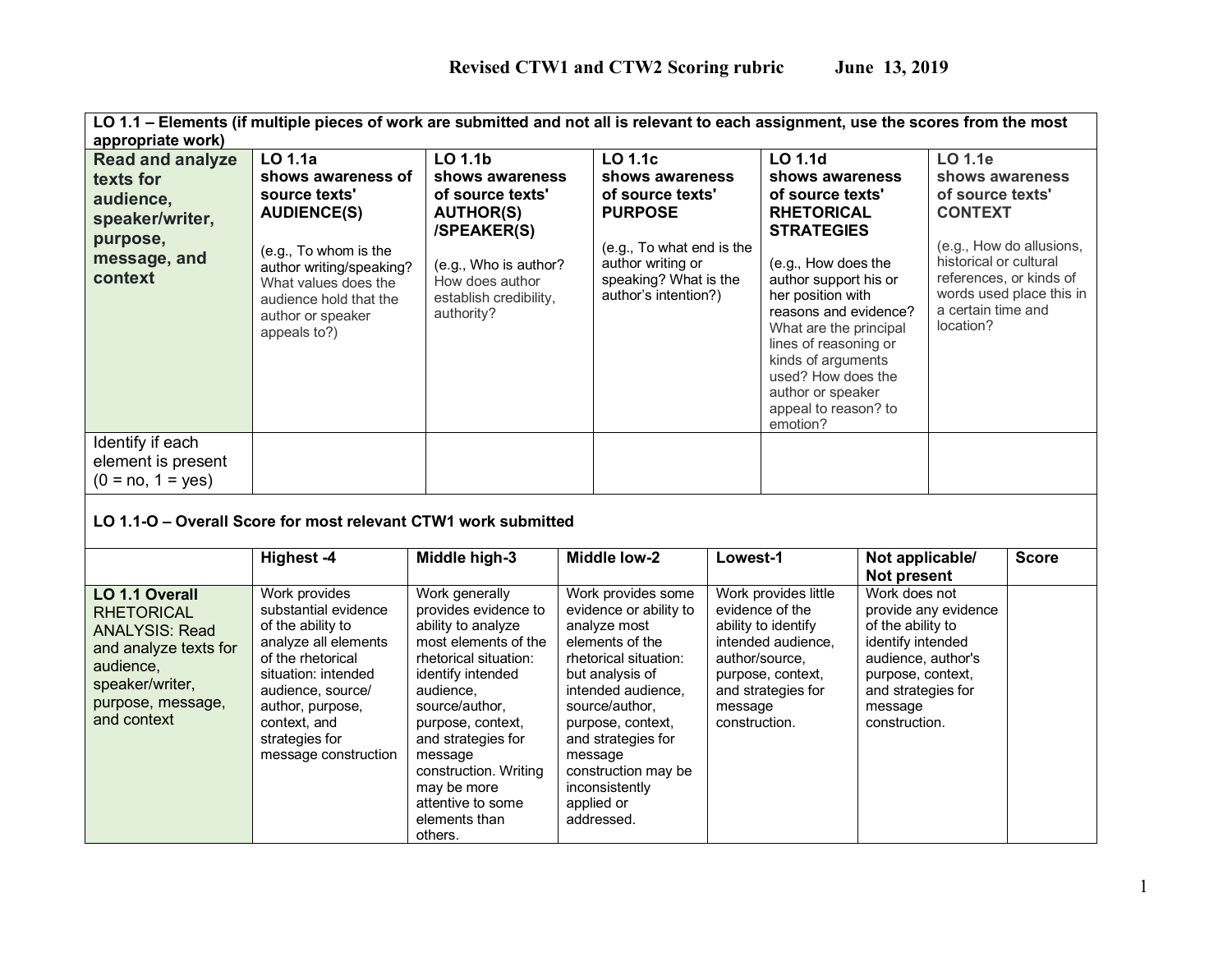| LO 1.2 - COMPOSE RHETORICALLY EFFECTIVE TEXTS: Compose rhetorically effective texts tailored to specific audiences and |
|------------------------------------------------------------------------------------------------------------------------|
| modes of presentations                                                                                                 |

| moaco or presentations                                                                                                                                    | Highest -4                                                                                                                                                                                                                                                                                                                                                                                                                                                              | Middle high-3                                                                                                                                                                                                                               | <b>Middle low-2</b>                                                                                                                                                                                                                                     | Lowest-1                                                                                                                                                                                             | <b>Score</b> |
|-----------------------------------------------------------------------------------------------------------------------------------------------------------|-------------------------------------------------------------------------------------------------------------------------------------------------------------------------------------------------------------------------------------------------------------------------------------------------------------------------------------------------------------------------------------------------------------------------------------------------------------------------|---------------------------------------------------------------------------------------------------------------------------------------------------------------------------------------------------------------------------------------------|---------------------------------------------------------------------------------------------------------------------------------------------------------------------------------------------------------------------------------------------------------|------------------------------------------------------------------------------------------------------------------------------------------------------------------------------------------------------|--------------|
| LO 1.2a<br><b>Issue</b><br>question/problem/motive<br>for text/"argument"<br>(Purpose)                                                                    | Reader can easily understand<br>the main idea (e.g. thesis,<br>focus, research question).<br>The purpose is clear (what<br>"problem" the writer is<br>addressing and what issues<br>motivate the evidence and<br>analysis throughout).                                                                                                                                                                                                                                  | Reader can understand<br>the main idea (e.g. thesis,<br>focus, research question).<br>The purpose is somewhat<br>clear (what "problem" the<br>writer is addressing and<br>what issues motivate the<br>evidence and analysis<br>throughout). | Reader can understand<br>the main idea, but the<br>purpose is not clear<br>(what "problem" is being<br>addressed, or what<br>issues motivate the<br>writer's use of<br>evidence/analysis.)                                                              | The purpose is not clear<br>(what the focus or main<br>idea of the essay is or<br>what problem is being<br>addressed).                                                                               |              |
| <b>LO 1.2b</b><br>Analysis/argument/<br>interpretation create a<br>compelling position                                                                    | Central idea is well developed<br>with an abundance of<br>evidence of critical, careful<br>thought and analysis and/or<br>insight.                                                                                                                                                                                                                                                                                                                                      | Central idea is adequately<br>developed with sufficient<br>evidence and/or analysis.<br>Evidence demonstrates<br>some insight into the<br>problem being explored.                                                                           | Central idea is present,<br>but inadequately<br>developed or<br>substantiated by<br>evidence and/or analysis                                                                                                                                            | Central idea is poorly<br>developed or absent.                                                                                                                                                       |              |
| <b>LO 1.2c</b><br>Organization, flow of<br>thought, transitions                                                                                           | The text's organization is<br>clear (and appropriate for the<br>genre) and helps readers to<br>determine the writer's purpose<br>and focus. Clear transitions or<br>signposts help readers follow<br>the flow. The main<br>components of the text<br>convincingly relate to and<br>build on one another. Readers<br>do not need to reread<br>sections and are not forced to<br>wonder why certain ideas are<br>incorporated or how they<br>pertain to the text overall. | Text's organization is<br>generally effective (and<br>appropriate for the genre),<br>and includes some<br>elements or signposts<br>which help guide readers.<br>The main components of<br>the text relate to and build<br>on one another.   | Text's organization is<br>generally ineffective, and<br>includes few elements or<br>signposts which help<br>guide readers. The main<br>components of the text<br>relate to one another, but<br>may not be clear on how<br>they build on one<br>another. | The text lacks clear<br>organization.                                                                                                                                                                |              |
| <b>LO 1.2d</b><br>Style (diction,<br>tone/register,<br>consistency), formatting,<br>presentation are<br>appropriate to audience,<br>purpose, and occasion | Demonstrates the ability to<br>use and modify style so as to<br>make the text appropriate for<br>a given audience, purpose,<br>and/or occasion. Stylistic<br>choices are employed<br>purposefully so that the text is<br>appropriate for intended<br>readers/audience, the<br>purpose, and the occasion.                                                                                                                                                                | Text is generally effective<br>in using and modifying<br>style, and contains some<br>rhetorically appropriate or<br>purposeful stylistic<br>markers in diction, tone,<br>formatting, and<br>presentation.                                   | Text is generally<br>ineffective in using and<br>modifying style, and may<br>contain few rhetorically<br>appropriate or purposeful<br>stylistic markers in<br>diction, tone, formatting,<br>and presentation.                                           | Text is very ineffective in<br>using and modifying<br>style, and contains no<br>rhetorically appropriate or<br>purposeful stylistic<br>markers in diction, tone,<br>formatting, and<br>presentation. |              |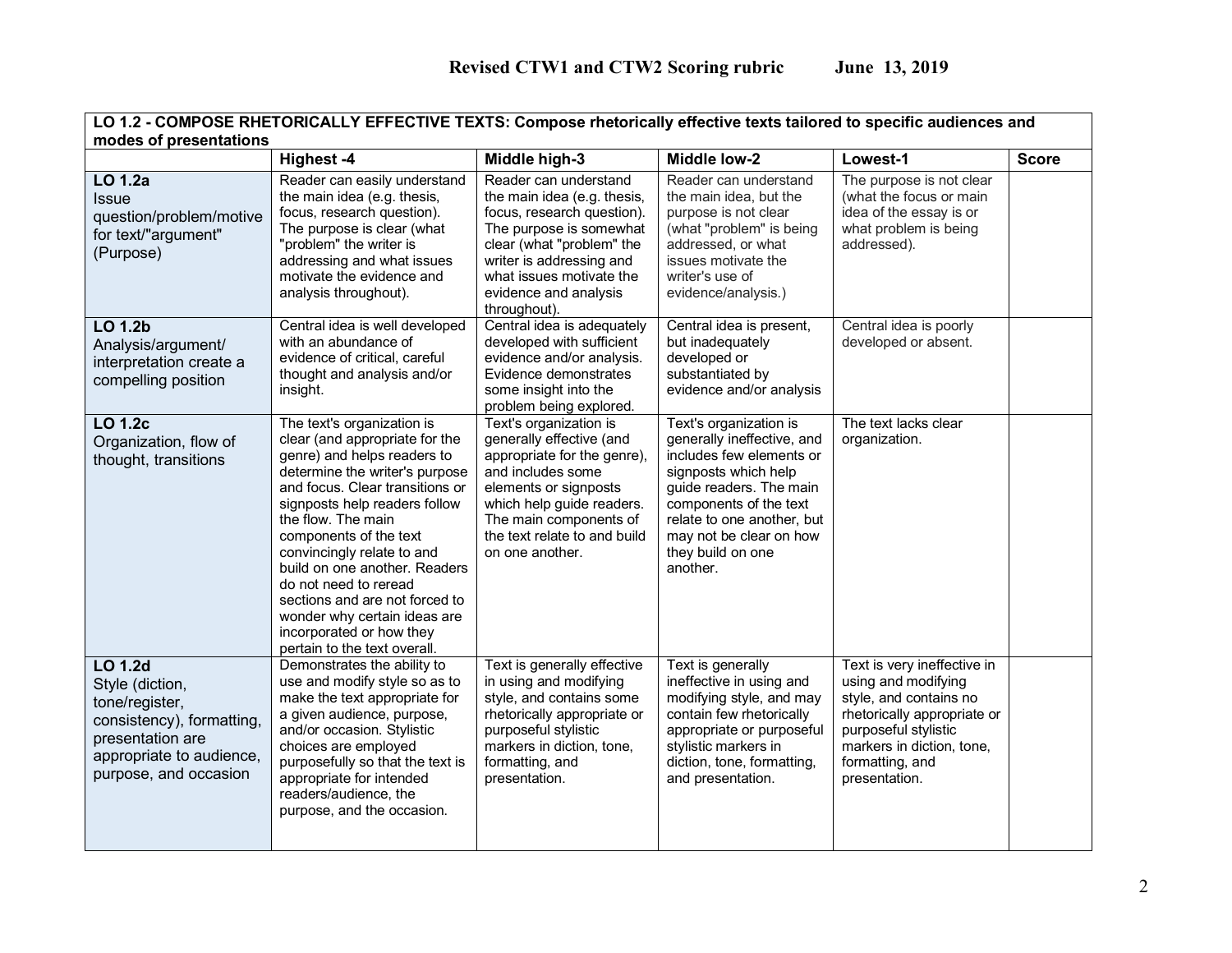| various perspectives about topics and/or texts                                                                                                                                                                                            |                                                                                                                                                                                                                                                                                                                                                                         | LO 1.3 - COMPOSE RHETORICALLY EFFECTIVE TEXTS: 1.3 Compose texts that resist overly simplistic binary thinking by engaging                                                                                                              |                                                                                                                                                                                                                                                                         |                                                                                       |              |
|-------------------------------------------------------------------------------------------------------------------------------------------------------------------------------------------------------------------------------------------|-------------------------------------------------------------------------------------------------------------------------------------------------------------------------------------------------------------------------------------------------------------------------------------------------------------------------------------------------------------------------|-----------------------------------------------------------------------------------------------------------------------------------------------------------------------------------------------------------------------------------------|-------------------------------------------------------------------------------------------------------------------------------------------------------------------------------------------------------------------------------------------------------------------------|---------------------------------------------------------------------------------------|--------------|
|                                                                                                                                                                                                                                           | Highest -4                                                                                                                                                                                                                                                                                                                                                              | Middle high-3                                                                                                                                                                                                                           | Middle low-2                                                                                                                                                                                                                                                            | Lowest-1                                                                              | <b>Score</b> |
| LO 1.3<br><b>Complexity/Weighing</b><br>of multiple<br><b>perspectives</b><br>*Note, this can<br>incorporate writers' own<br>perspectives, but this<br>would still need to<br>include nuance,<br>evidence, or<br>qualification to claims. | Demonstrates an<br>understanding of the<br>topic's complexity by<br>avoiding a dependency on<br>simplistic binary thinking.<br>Various perspectives are<br>considered thoughtfully<br>and with empathy for other<br>positions, so as to show<br>how the writer has taken a<br>position that is well-<br>supported and has<br>sincerely considered<br>alternative views. | Writing about topics<br>demonstrates engagement<br>with multiple perspectives<br>which bring some nuance,<br>evidence, or qualification to<br>claims. Writer's position has<br>been shaped by<br>consideration of alternative<br>views. | Writing about topics<br>demonstrates<br>inconsistent engagement<br>with multiple<br>perspectives. Although<br>they may include many<br>instances of support for<br>their positions, the claims<br>about perspectives may<br>lack nuance,<br>qualification, or evidence. | Writing about topics<br>includes no complexity or<br>multiplicity in<br>perspectives. |              |

Note to scorers: If the writer uses many quotes as evidence, be sure that those quotes are analyzed independently and contextually to show the writer is not just marshalling supportive evidence without consideration of nuance, qualification, or quality of evidence.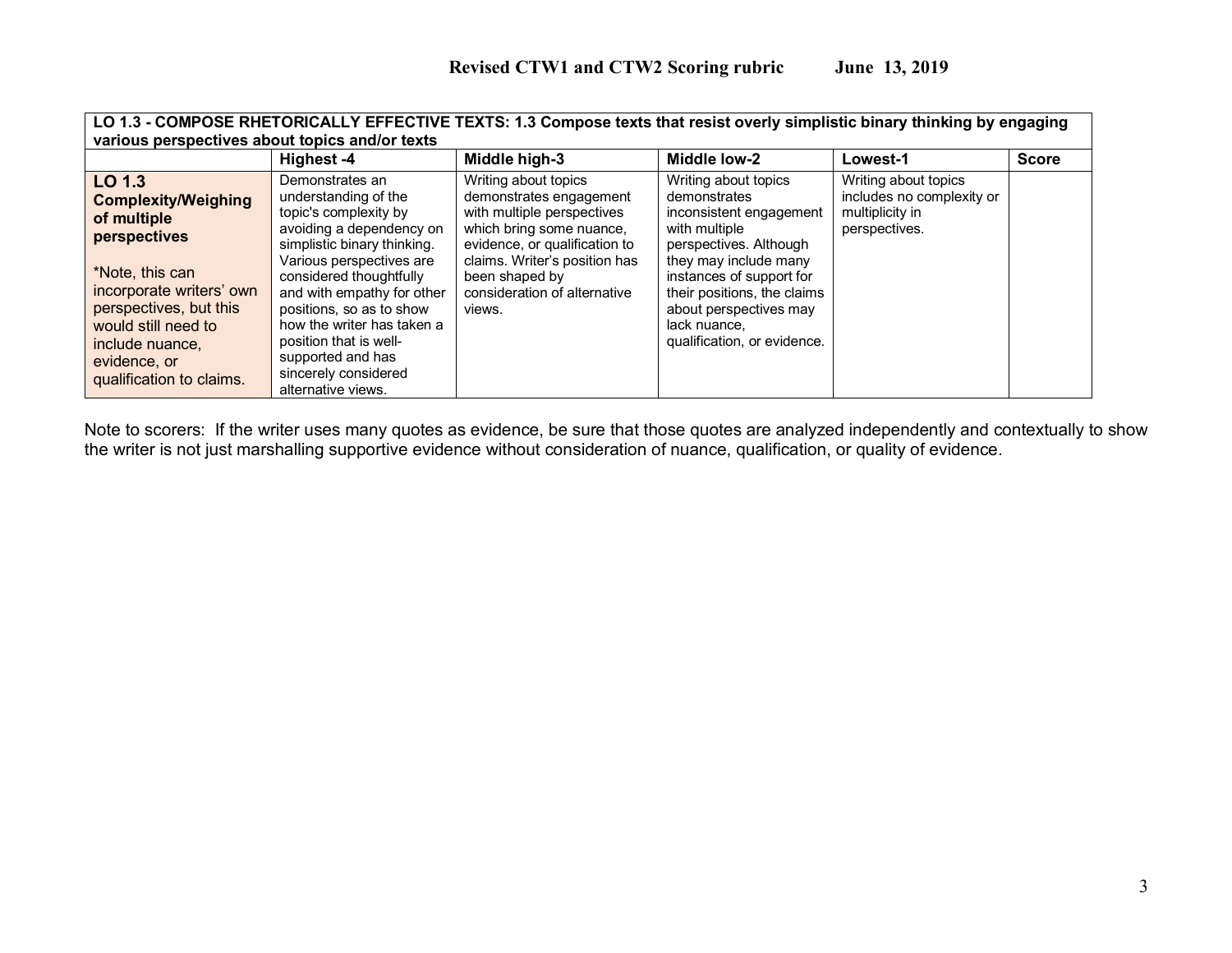| LO 2.1 - CRITICAL ANALYSIS AND ETHICAL USE OF SOURCES: Locate and select information that genuinely considers multiple, |                                                     |                                                        |                                                       |                                                 |              |
|-------------------------------------------------------------------------------------------------------------------------|-----------------------------------------------------|--------------------------------------------------------|-------------------------------------------------------|-------------------------------------------------|--------------|
| credible perspectives                                                                                                   |                                                     |                                                        |                                                       |                                                 |              |
| LO 2.1a                                                                                                                 | Highest -4<br>Sources reflect genres                | Middle high-3<br>Sources include genres                | Middle low-2<br>Selected sources are                  | Lowest-1<br>Sources are absent or               | <b>Score</b> |
| Rhetorically appropriate                                                                                                | appropriate to the                                  | which are generally                                    | generally inappropriate for                           | inappropriate.                                  |              |
| sources                                                                                                                 | rhetorical context.                                 | appropriate for the<br>rhetorical context.             | the rhetorical context.                               |                                                 |              |
| $LO$ 2.1b                                                                                                               | Most, if not all, sources                           | Sources are generally                                  | A number of sources lack                              | Sources are clearly lacking                     |              |
| Source quality                                                                                                          | appear reliable,                                    | reliable, authoritative, and                           | in reliability, authority, or                         | in reliability, authority, or                   |              |
|                                                                                                                         | authoritative and of<br>good or high quality        | of good or high quality.                               | quality.                                              | quality.                                        |              |
| LO 2.2 - CRITICAL ANALYSIS AND ETHICAL USE OF SOURCES: Demonstrate an engaged, ethical approach to the use of sources,  |                                                     |                                                        |                                                       |                                                 |              |
| including source citation                                                                                               |                                                     |                                                        |                                                       |                                                 |              |
|                                                                                                                         | <b>Highest-4</b>                                    | Middle high-3                                          | Middle low-2                                          | Lowest-1                                        | <b>Score</b> |
| LO 2.2a                                                                                                                 | Most, if not all,<br>viewpoints and main            | Viewpoints and ideas are<br>generally substantiated by | A number of viewpoints or<br>main ideas are not       | Almost no or no viewpoints<br>or main ideas are |              |
| Substantiation of ideas                                                                                                 | ideas are substantiated                             | evidence.                                              | substantiated, or the                                 | substantiated by credible                       |              |
|                                                                                                                         | by credible evidence.                               |                                                        | evidence lacks credibility.                           | evidence.                                       |              |
| LO 2.2b                                                                                                                 | Consistent evidence of                              | Considerable evidence of                               | Provides little evidence of                           | Provides no evidence of                         |              |
| Contextualization of                                                                                                    | appropriate and clear                               | source contextualization,                              | source contextualization.                             | source contextualization.                       |              |
| sources                                                                                                                 | source contextualization<br>(e.g., referring to     | but this may be done<br>somewhat inconsistently        |                                                       |                                                 |              |
|                                                                                                                         | discipline, author                                  | or not completely clearly.                             |                                                       |                                                 |              |
|                                                                                                                         | attributes)                                         |                                                        |                                                       |                                                 |              |
| LO 2.2c                                                                                                                 | Attributes and cites all                            | Attributes and cites most                              | Attributes or cites some                              | No sources are cited in-                        |              |
| Crediting research<br>(textual) sources                                                                                 | sources consistent with<br>one style manual, in-    | sources consistent with<br>one style manual in text    | sources, with little<br>consistency or regularity     | text or in references                           |              |
|                                                                                                                         | text and in the                                     | and in references                                      |                                                       |                                                 |              |
|                                                                                                                         | references                                          |                                                        |                                                       |                                                 |              |
| <b>LO 2.2d</b>                                                                                                          | Attributes and cites all<br>visual materials (e.g., | Attributes and cites some<br>materials (e.g., photos,  | Does not attributes and<br>cites any materials (e.g., | Not applicable                                  |              |
| <b>Crediting visual sources</b>                                                                                         | photos, displays,                                   | displays, drawings)                                    | photos, displays,                                     |                                                 |              |
|                                                                                                                         | drawings)                                           |                                                        | drawings)                                             |                                                 |              |
| LO 2.2e                                                                                                                 | Distinction between own<br>ideas and those of       | Distinctions between own<br>ideas and others' ideas    | Distinctions between own<br>ideas and others' are     | No distinction between<br>own ideas and others' |              |
| Distinguishing own from<br>others' ideas                                                                                | others is consistently                              | are generally clear, with a                            | generally unclear                                     | ideas                                           |              |
|                                                                                                                         | clear                                               | few possible moments that                              |                                                       |                                                 |              |
|                                                                                                                         |                                                     | lack distinction.                                      |                                                       |                                                 |              |
|                                                                                                                         |                                                     |                                                        |                                                       |                                                 |              |
|                                                                                                                         |                                                     |                                                        |                                                       |                                                 |              |
|                                                                                                                         |                                                     |                                                        |                                                       |                                                 |              |
|                                                                                                                         |                                                     |                                                        |                                                       |                                                 |              |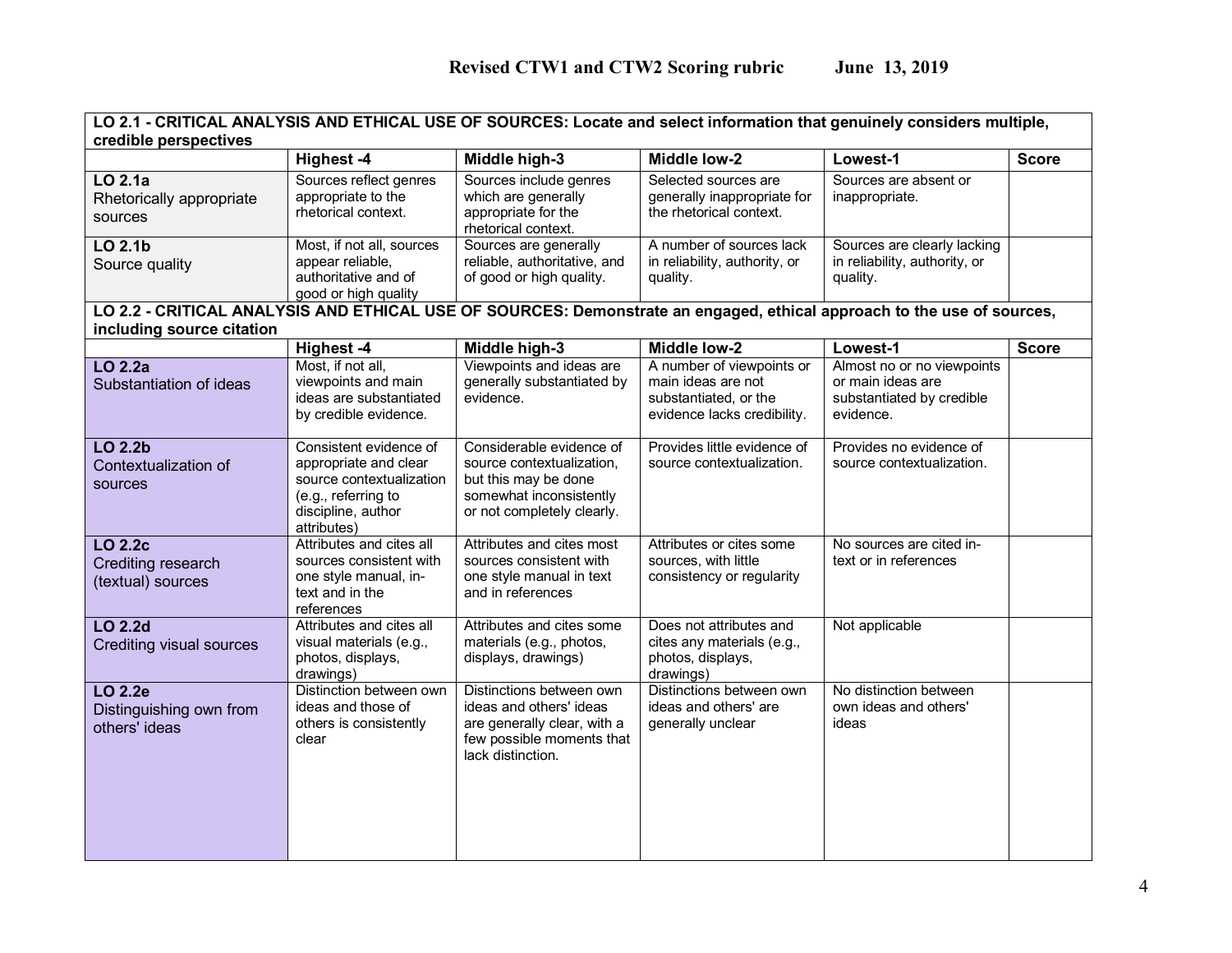| LO 2.3 - COMPOSE RHETORICALLY EFFECTIVE TEXTS: Compose texts that effectively integrate sources for a clear purpose,                                                                                                       |                                                                                                                                                                                                                                                                                                                                                                           |                                                                                                                                                                                                                                                      |                                                                                                                                                                                                                                                                      |                                                                                                                                 |              |
|----------------------------------------------------------------------------------------------------------------------------------------------------------------------------------------------------------------------------|---------------------------------------------------------------------------------------------------------------------------------------------------------------------------------------------------------------------------------------------------------------------------------------------------------------------------------------------------------------------------|------------------------------------------------------------------------------------------------------------------------------------------------------------------------------------------------------------------------------------------------------|----------------------------------------------------------------------------------------------------------------------------------------------------------------------------------------------------------------------------------------------------------------------|---------------------------------------------------------------------------------------------------------------------------------|--------------|
| audience, and occasion in different modes of presentation                                                                                                                                                                  |                                                                                                                                                                                                                                                                                                                                                                           |                                                                                                                                                                                                                                                      |                                                                                                                                                                                                                                                                      |                                                                                                                                 |              |
|                                                                                                                                                                                                                            | Highest -4                                                                                                                                                                                                                                                                                                                                                                | Middle high-3                                                                                                                                                                                                                                        | <b>Middle low-2</b>                                                                                                                                                                                                                                                  | Lowest-1                                                                                                                        | <b>Score</b> |
| LO 2.3a<br>Use of sources aligned<br>with purpose, audience,<br>and occasion                                                                                                                                               | Skillful integration of<br>relevant, credible<br>sources to develop<br>ideas that are<br>appropriate for the text's<br>audience, purpose, and<br>occasion.                                                                                                                                                                                                                | Somewhat successful in<br>integrating relevant and<br>credible sources that help<br>writer develop ideas<br>appropriate for purpose,<br>audience, and occasion.                                                                                      | Introduces sources that<br>are potentially relevant<br>and credible, but does not<br>adequately contextualize<br>them so the reader can<br>see how these are<br>appropriate for purpose,<br>audience, and occasion.                                                  | Fails to include relevant<br>and/or credible sources to<br>develop ideas appropriate<br>for purpose, audience, and<br>occasion. |              |
| LO 2.3b<br>Scholarship as<br>conversation                                                                                                                                                                                  | Effective presentation of<br>sources "in<br>conversation" with each<br>other; the relationship<br>between sources is<br>clear. Use of sources<br>leads to insights as a<br>result of competing<br>perspectives and<br>interpretations                                                                                                                                     | Sometimes presents<br>sources "in conversation"<br>with each other; the<br>relationship between<br>sources is mostly, but not<br>always clear. Some<br>statements or positions<br>are shaped by the<br>competing perspectives or<br>interpretations. | Multiple sources are<br>discussed, but the<br>relationship among<br>sources is generally not<br>made clear. Sources are<br>not in dialogue with each<br>other (although may follow<br>some logic such as<br>chronological<br>presentation).                          | Considers sources in<br>isolation from each other.                                                                              |              |
| <b>LO 2.3c</b><br>Use of data (e.g., student<br>generated data, others'<br>data, or other relevant<br>exhibits (if applicable)                                                                                             | Selects and integrates<br>data or exhibits that<br>clearly support the<br>development ideas<br>appropriate to the<br>purpose/audience/<br>occasion of the work.                                                                                                                                                                                                           | Selection and integration<br>of data or exhibits is<br>mostly effective and<br>appropriate to the<br>purpose/audience/<br>occasion of the work.                                                                                                      | Selection and integration<br>of data or exhibits is<br>generally ineffective and/or<br>inappropriate to the<br>purpose/audience/<br>occasion of the work.                                                                                                            | Writing does not contain<br>data or exhibits.                                                                                   |              |
| LO 2.3d<br><b>Complexity/Weighing of</b><br>multiple perspectives<br>*Note, this can incorporate<br>writers' own perspectives,<br>but this would still need to<br>include nuance, evidence,<br>or qualification to claims. | Demonstrates an<br>understanding of the<br>topic's complexity by<br>avoiding a dependency<br>on simplistic binary<br>thinking. Various<br>perspectives are<br>considered thoughtfully<br>and with empathy for<br>other positions, so as to<br>show how the writer has<br>taken a position that is<br>well-supported and has<br>sincerely considered<br>alternative views. | Writing about topics<br>demonstrates engagement<br>with multiple perspectives<br>which bring some nuance,<br>evidence, or qualification<br>to claims. Writer's position<br>has been shaped by<br>consideration of alternative<br>views.              | Writing about topics<br>demonstrates inconsistent<br>engagement with multiple<br>perspectives. Although<br>they may include many<br>instances of support for<br>their positions, the claims<br>about perspectives may<br>lack nuance, qualification,<br>or evidence. | Writing about topics<br>includes no complexity or<br>multiplicity in perspectives.                                              |              |